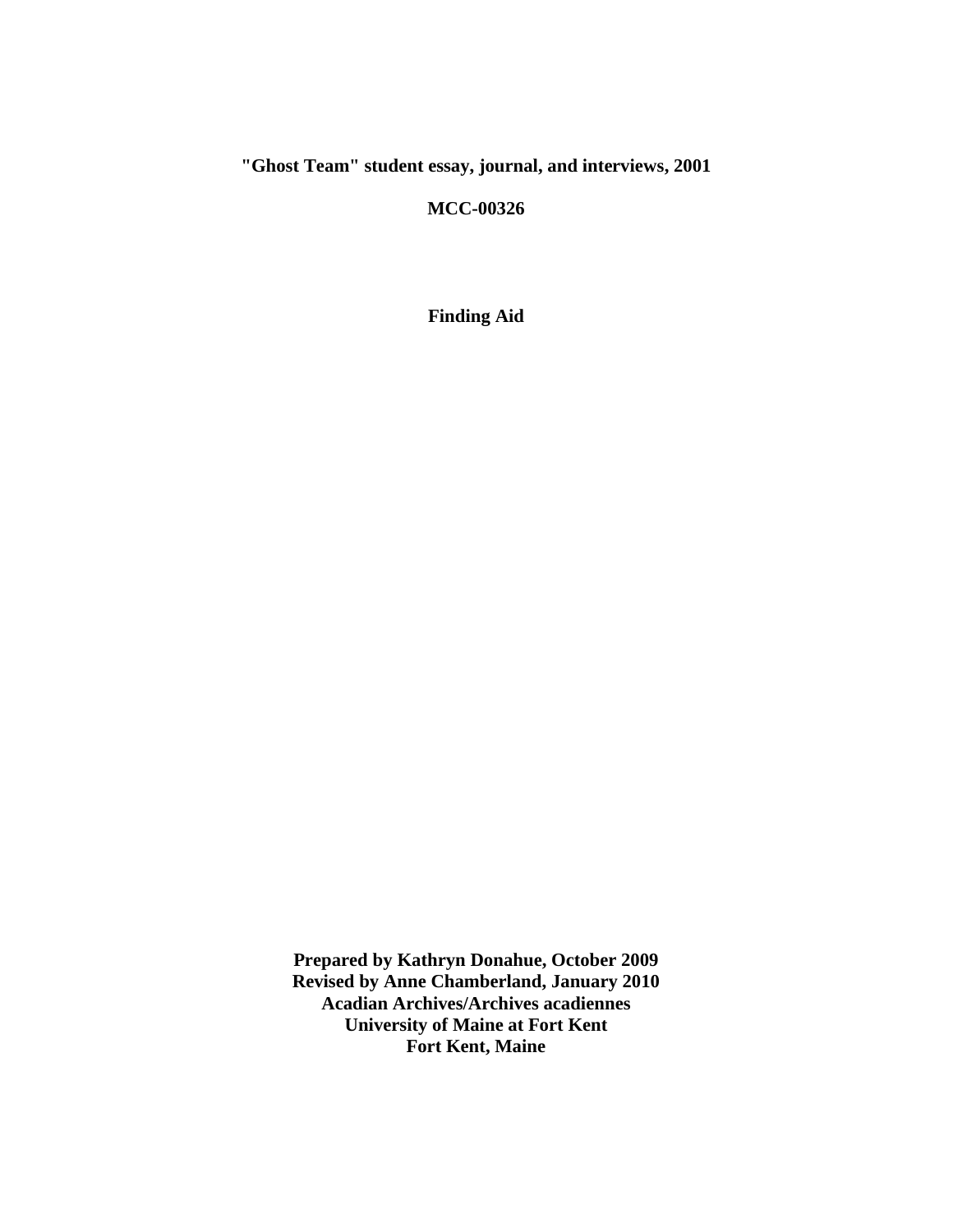*Title:* "Ghost Team" student essay, journal, and interviews

*Creator/Collector:* Albert, Jennifer Chamberland, Andrea Michaud, Pete Pelletier, Clint Roy, Amy Theriault, Lisa

*Collection number:* MCC-00326 Shelf list numbers: UM-326, AA-326, AJ-326

*Dates:* 2001

*Extent:* 1 folder (.15 cubic feet)

*Provenance:* Material was acquired from the authors, 2001.

*Language:* English.

*Conservation notes:* None.

*Access restrictions:* No restrictions on access.

*Physical restrictions:* None.

*Technical restrictions:* An audiocassette player is required to access a portion of this collection.

*Copyright:* Copyright has been assigned to the Acadian Archives/Archives acadiennes. All requests for permission to publish or quote from manuscripts must be submitted in writing to the Acadian Archives/Archives acadiennes

*Citation:* "Ghost Team" student essay, journal, and interviews, MCC-00326, Acadian Archives/Archives acadiennes, University of Maine at Fort Kent

*Separated materials:* Not applicable.

*Related materials:* Not applicable.

*Location of originals:* Not applicable.

*Location of copies:* Not applicable.

*Published in:* Not applicable.